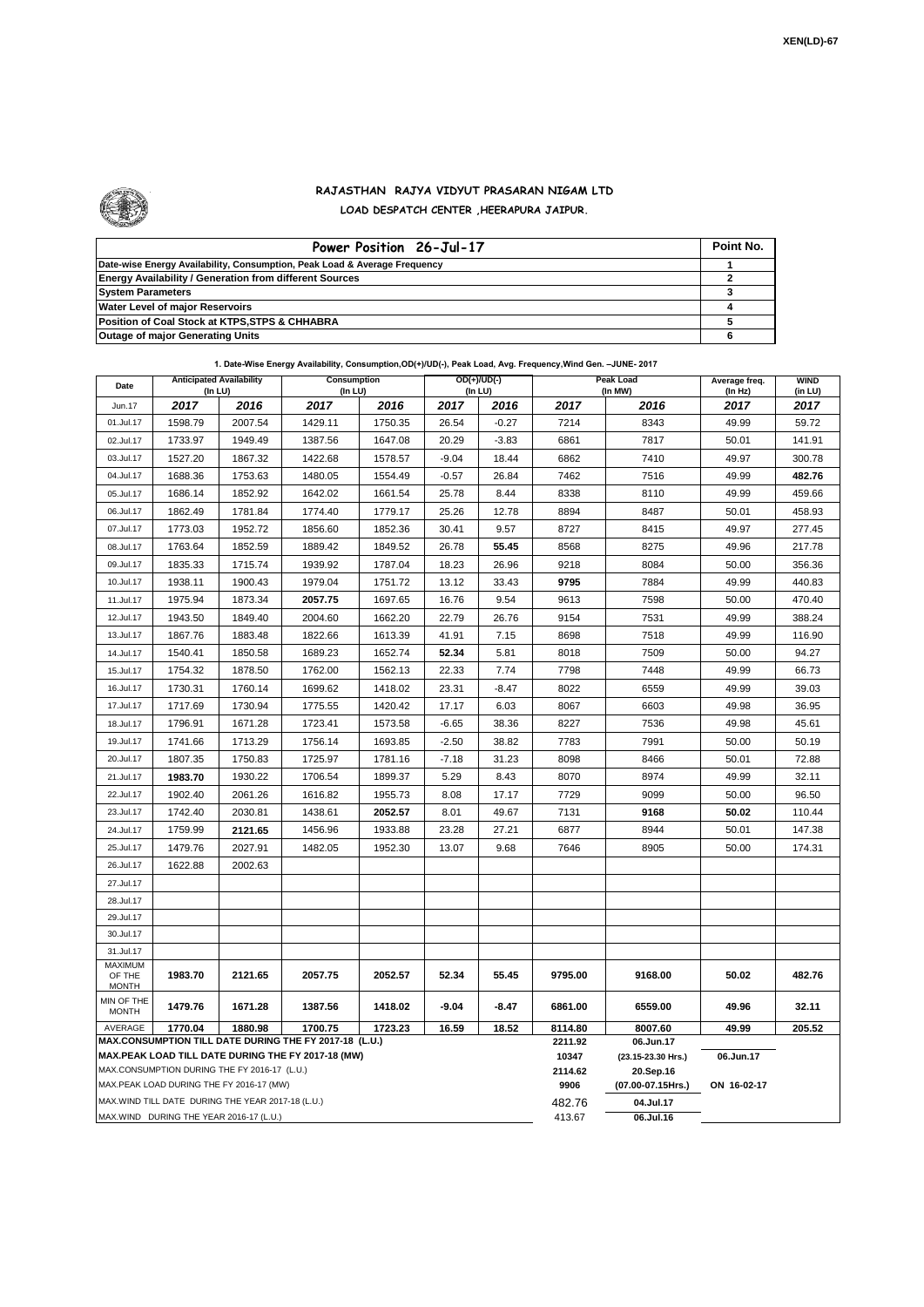| 2. Anticipated Availability/Generation From Different Sources |  |  |  |  |  |  |
|---------------------------------------------------------------|--|--|--|--|--|--|
|---------------------------------------------------------------|--|--|--|--|--|--|

| S.No.               | (In LU)<br>Sources Available to Rajasthan / Installed                    | Prior                  | <b>Prior</b>     | Actual            |
|---------------------|--------------------------------------------------------------------------|------------------------|------------------|-------------------|
|                     | Capacity as on 30.09.2016                                                | assessment of          | assessment of    | Energy            |
|                     | (In MW)                                                                  | <b>Avail. For next</b> | Avail.           | <b>Received</b>   |
|                     |                                                                          | Dav                    |                  |                   |
|                     |                                                                          |                        | 25-Jul-17        |                   |
| 1<br>$\overline{2}$ | KTPS (1240/1240)<br>STPS (1500/1500)                                     | 42.00<br>55.00         | 42.00<br>55.00   | 34.39<br>31.69    |
| 3                   | DHOLPUR GAS CCPP (330/330)                                               | 0.00                   | 0.00             | 0.00              |
| 4                   | RAMGARH (273.5/273.5)                                                    | 43.00                  | 46.00            | 45.70             |
| 5                   | RAPP-A(200/200)                                                          | 36.00                  | 36.00            | 40.70             |
| 6                   | MAHI (140/140)                                                           | 0.00                   | 0.00             | 0.00              |
| 7                   | CHAMBAL (RPS+JS) (135.5/271)                                             | 0.00                   | 0.00             | 0.00              |
| 8<br>9              | <b>GIRAL LIGNITE (250/250)</b><br>CHHABRA TPS 1000/1000)                 | 0.00                   | 0.00             | 0.00              |
| 10                  | ADANI (TPS) + KALISINDH (TPS)                                            | 218.00<br>288.00       | 162.00<br>288.00 | 279.56<br>210.48  |
|                     | (1200+1200/1320+1200)                                                    |                        |                  |                   |
| 11                  | WIND FARM (3980.40/4119.15)                                              | 120.00                 | 120.00           | 174.31            |
| 12                  | SOLAR POWER(737.70/1295.70)                                              | 0.00                   | 0.00             | 0.00              |
| 13                  | CAPTIVE POWER PLANTS                                                     | 0.00                   | 0.00             | 0.00              |
| 14<br>15            | REGIONAL (INTRA STATE) O.A. (VLTPS)<br>OPEN ACCESS                       | 0.00<br>$-66.70$       | 0.00<br>$-79.81$ | 0.00<br>$-78.78$  |
| 16                  | BIOMASS - (101.95/119.25)                                                | 7.00                   | 6.00             | 6.84              |
| 17                  | BARSINGHSAR LTPS(250/250)                                                | 54.00                  | 54.00            | 46.21             |
| 18                  | RAJWEST (1080/1080)                                                      | 113.00                 | 66.00            | 87.73             |
|                     | <b>TOTAL (A): 1-18</b>                                                   | 909.30                 | 795.19           | 878.83            |
| 19                  | <b>BBMB COMPLEX</b>                                                      |                        |                  |                   |
|                     | a) BHAKRA(230.79/1516.3)                                                 | 32.47                  | 34.90            | 33.27             |
|                     | b) DEHAR (198/990)<br>c) PONG (231.66/396)                               | 29.60<br>16.58         | 29.86<br>10.91   | 29.12<br>14.10    |
|                     | TOTAL : a TO c                                                           | 78.65                  | 75.67            | 76.49             |
| 20                  | <b>CENTRAL STATIONS</b>                                                  |                        |                  |                   |
|                     | d) SINGRAULI (300/2000)                                                  | 91.46                  | 90.03            | 75.74             |
|                     | e) RIHAND<br>(310.24/3000)                                               | 95.94                  | 95.94            | 90.69             |
|                     | f) UNCHAHAR-I(20/420)                                                    | 1.19                   | 0.40             | 0.73              |
|                     | q) UNCHAHAR-II& III(61/630)<br>h) INDIRA GANDHI STPS(JHAJHAR) 0.00/1500) | 5.35                   | 2.23             | 3.54              |
|                     | i) NCTPS DADRI St-II (43.22/980) + DADRI-TH                              | 0.00<br>3.35           | 0.00<br>1.60     | 0.00<br>3.07      |
|                     | j) DADRI GAS (77/830)                                                    | 0.47                   | 0.22             | 0.27              |
|                     | k) ANTA<br>(83.07/419)                                                   | 0.00                   | 0.00             | 0.00              |
|                     | I) AURAIYA<br>(61.03/663)                                                | 0.00                   | 0.00             | 0.00              |
|                     | m) NAPP<br>(44/440)                                                      | 9.10                   | 9.10             | 9.10              |
|                     | n) RAPP-B<br>(125/440)                                                   | 31.09                  | 31.09            | 31.09             |
|                     | o) RAPP-C<br>(88/440)<br>p) SALAL<br>(20.36/690)                         | 20.58<br>4.76          | 20.58<br>4.74    | 20.58<br>4.74     |
|                     | (70.37/720)<br>q) URI                                                    | 16.76                  | 16.72            | 16.73             |
|                     | r) TANAKPUR<br>(10.86/94)                                                | 2.51                   | 2.51             | 2.45              |
|                     | S) CHAMERA –I (105.84/540)                                               | 25.15                  | 25.15            | 25.15             |
|                     | t) CHAMERA-II (29.01/300)                                                | 6.96                   | 6.96             | 6.96              |
|                     | u) CHAMERA-III (25.21/231)                                               | 6.02                   | 6.02             | 6.02              |
|                     | v) DHAULIGANGA (27/280)                                                  | 6.50                   | 6.50             | 6.50              |
|                     | w) DULHASTI (42.42/390)<br>x) SEWA (13/120)                              | 10.09<br>3.28          | 10.09<br>3.28    | 10.09<br>3.28     |
|                     | y) NJPC (112.00/1500)+RAMPUR(31.808/412.02)                              | 34.83                  | 34.83            | 34.83             |
|                     | z) TEHRI (75/1000)                                                       | 14.25                  | 14.25            | 14.25             |
|                     | aa) KOTESHWR (33.44/400) + PARBATI3 (56.73/520)                          | 20.40                  | 20.40            | 36.44             |
|                     | ab) TALA                                                                 | 3.71                   | 3.71             | 3.71              |
|                     | ac) MUNDRA UMPP (380/4000)                                               | 90.00                  | 56.67            | 44.43             |
|                     | ad) SASAN (372/3960)<br>ae) FRKKA+KHLGN+TLCHR (70.18/3940)               | 87.96                  | 45.11            | 20.70             |
|                     | af) URS POWER(DADRI TH-I)                                                | 3.54<br>0.00           | 0.15<br>0.00     | 0.94<br>0.00      |
|                     | TOTAL SCHEDULE(a TO af)                                                  | 673.89                 | 583.95           | 548.51            |
|                     | <b>LOSSES</b>                                                            | $-12.79$               | $-8.15$          | $-18.53$          |
|                     | NET SCHEDULED                                                            | 661.10                 | 575.79           | 529.98            |
| 21                  | BILATERAL (REG.) EXCL. BANKING                                           | 26.35                  | 26.35            | 26.35             |
| 22<br>23            | <b>BANKING</b><br>BILATERAL(INTER-REG.). EXCLUDING (ISOA &               | $-48.17$<br>57.68      | 0.00<br>43.26    | $-48.17$<br>44.59 |
|                     | <b>BANKING)</b>                                                          |                        |                  |                   |
| 24                  | INTER STATE OPEN ACCESS (BILATERAL+IEX)                                  | 68.70                  | 79.81            | 78.78             |
| 25                  | INDIAN ENERGY EXCHANGE                                                   | $-50.09$               | $-41.39$         | $-41.39$          |
|                     | <b>TOTAL(B): (19 TO 25)</b>                                              | 715.59                 | 684.58           | 590.15            |
|                     | TOTAL GENERATION (A +B) : 1 TO 25                                        |                        |                  | 1468.97           |
|                     | OVER DRAWAL (+)/UNDER DRAWAL (-)                                         |                        |                  | 13.07             |
|                     | <b>GRAND TOTAL</b>                                                       | 1624.88                | 1479.76          | 1482.04           |
|                     | <b>LAST YEAR</b>                                                         | 2002.63                | 2027.91          | 1952.30           |